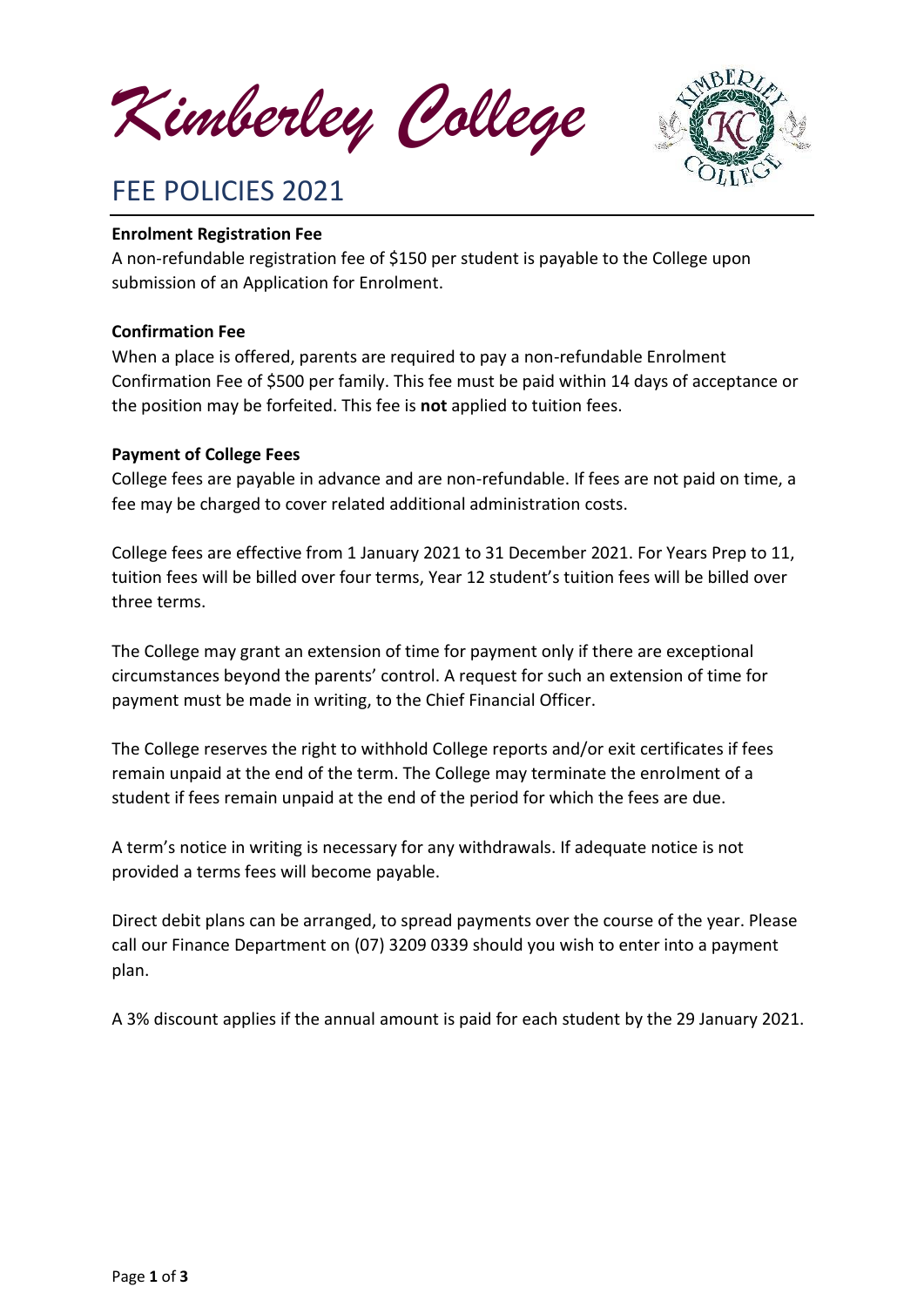

#### **Library Resources**

The full price of library resources will be charged if borrowed items are not returned or are returned in poor condition.

## **Goods and Services Tax (GST)**

Goods and Services Tax (GST) on prescribed taxable supplies is required to be added to applicable fees and levies in accordance with current Australian Taxation Office ruling. Most of the College's fees and charges are not subject to GST.

#### **Payment Options**

Payment of fees can be made by the following methods:

- BPAY
- Parent Portal
- Credit Card (Visa/Mastercard only)
- Direct Debit fortnightly or monthly from your nominated bank account